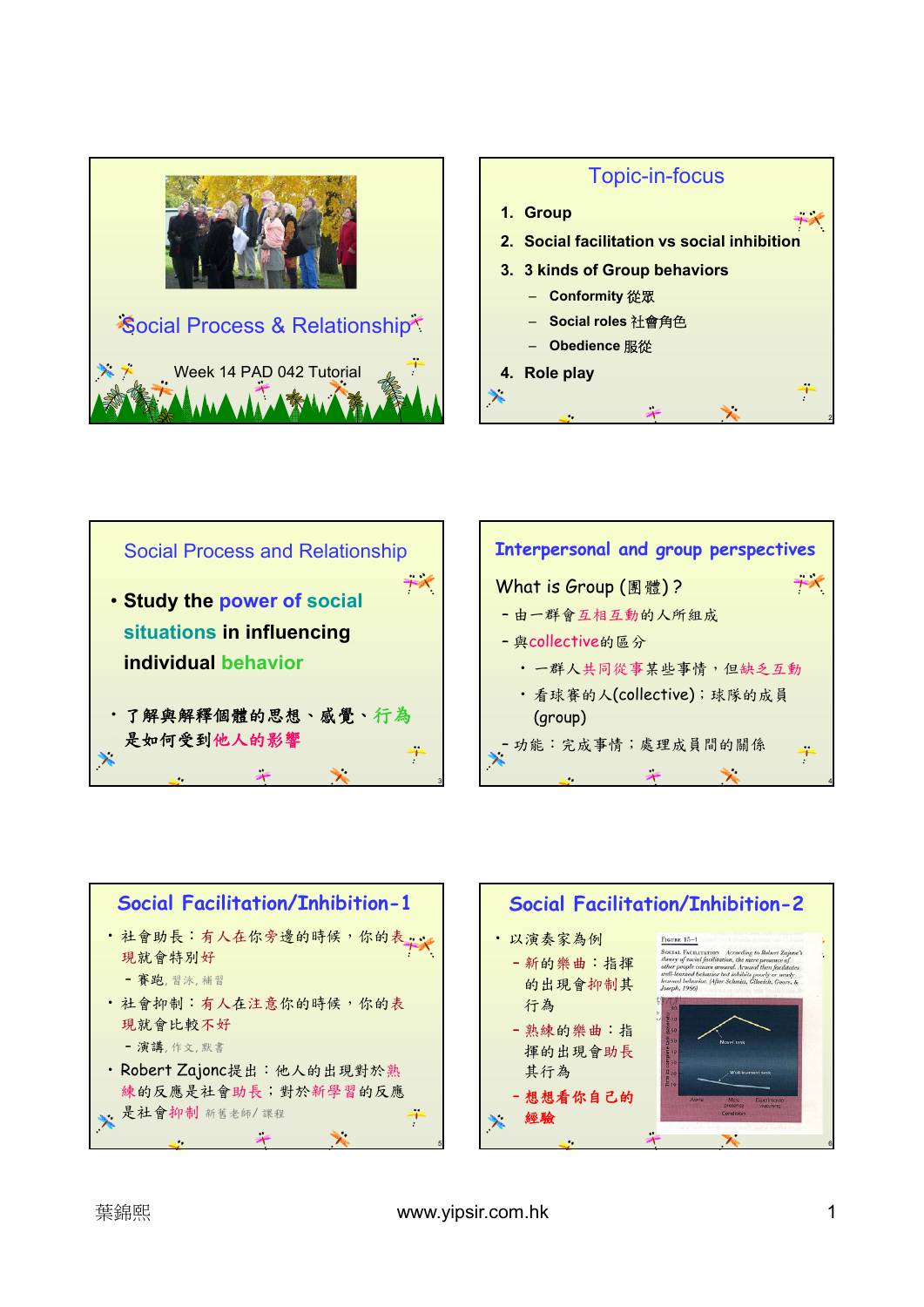









9